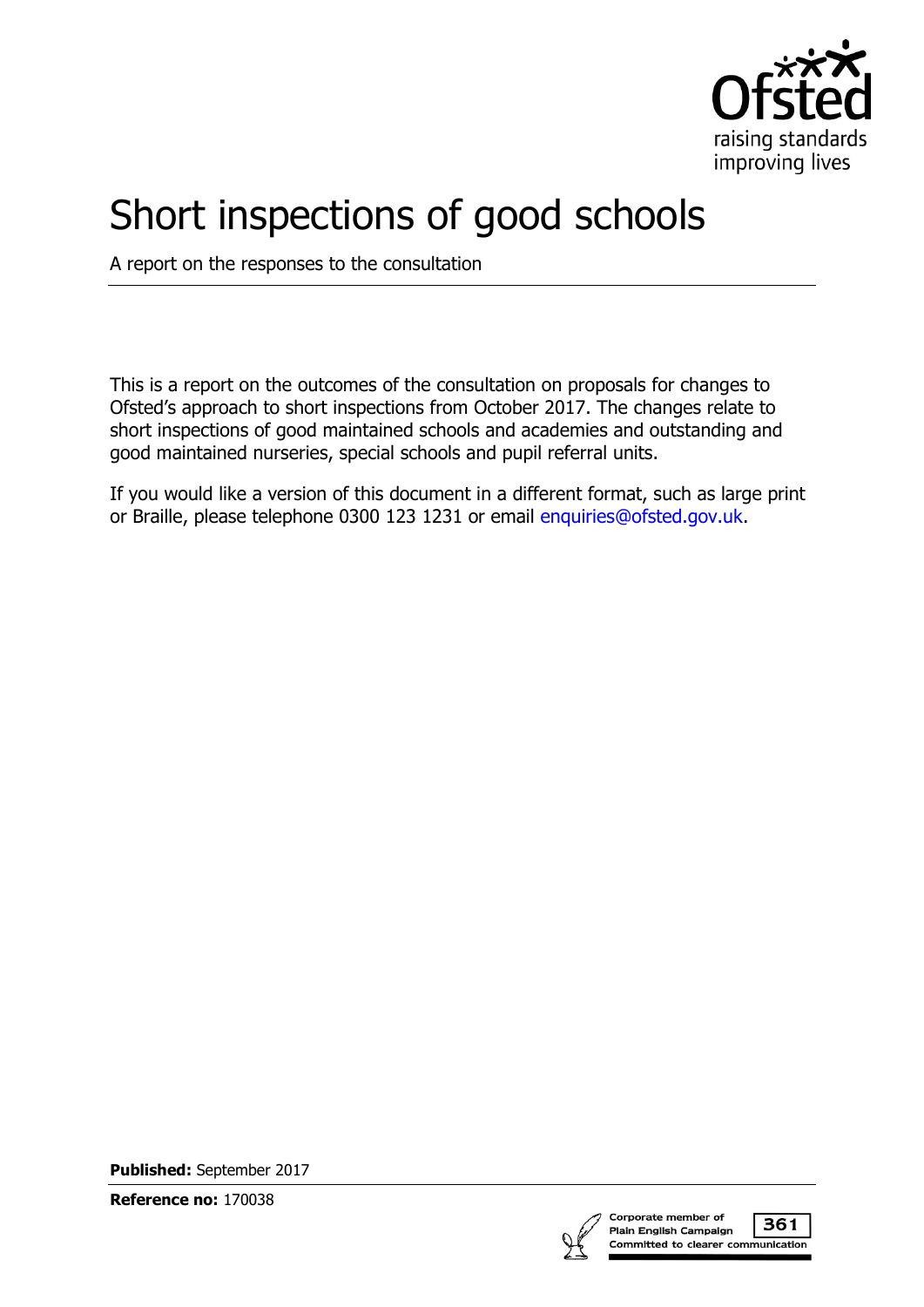

# **Contents**

| <b>Introduction</b>                             | 3  |
|-------------------------------------------------|----|
| The consultation method                         | 3  |
| <b>Executive summary</b>                        | 3  |
| <b>Summary of findings</b>                      | 4  |
| The way forward                                 | 5  |
| <b>Plans for future consultation</b>            | 6  |
| <b>Findings in full</b>                         | 9  |
| Annex – Pilot inspections: a summary evaluation | 17 |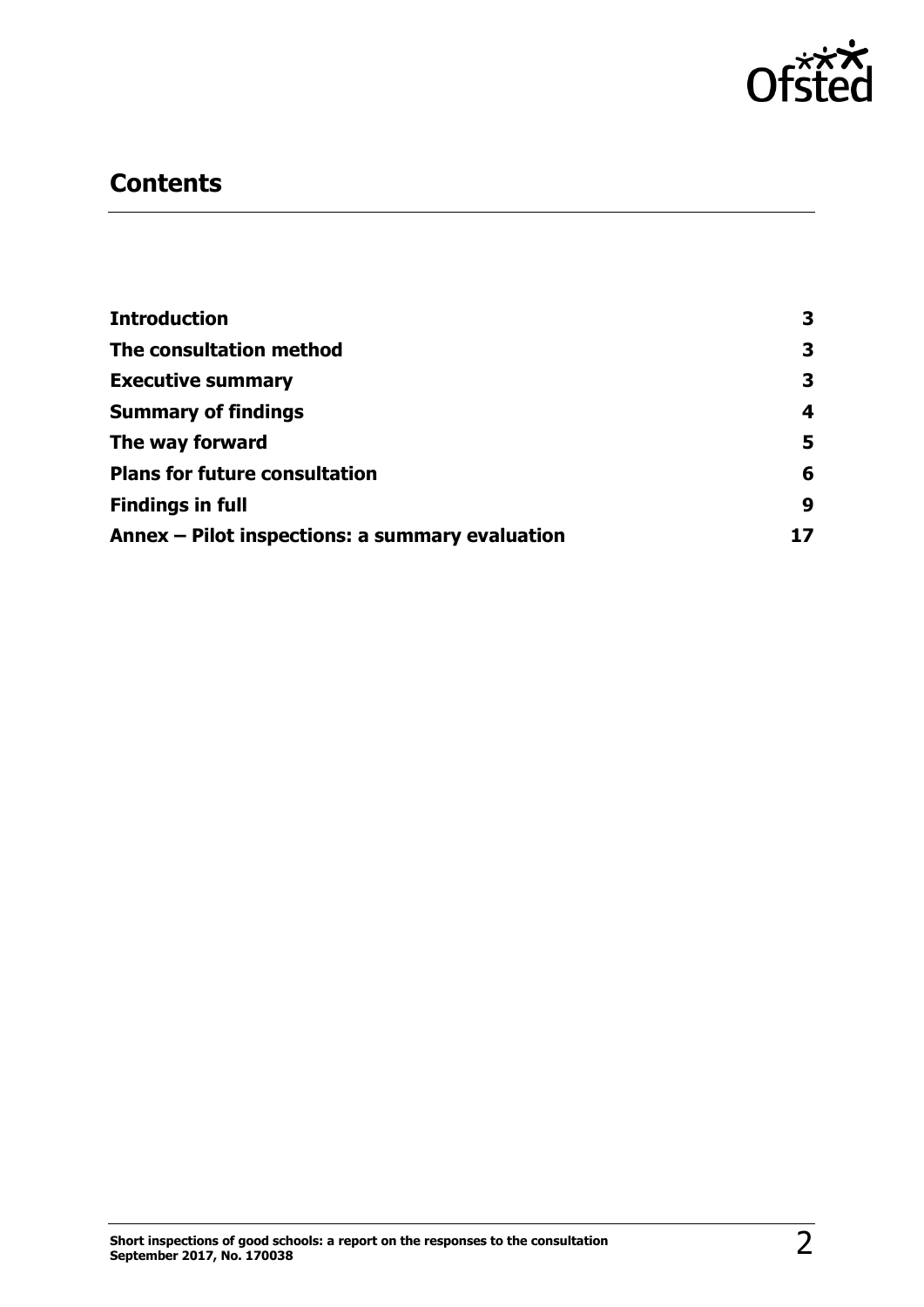

# <span id="page-2-0"></span>**Introduction**

- 1. This report summarises the responses to Ofsted's consultation, 'Short inspections of good schools', which ran from 15 June to 18 August 2017. We sought to gather the views of all interested parties and the consultation was open to the general public. We consulted on the following proposals for changes to short inspections of good schools, to be introduced following October half-term 2017:
	- $\blacksquare$  extending the window for the conversion of short inspections to section 5 inspections from the current 48-hour period to a maximum of 15 working days after the short inspection $1$
	- some schools receiving a section 5 inspection instead of a short inspection where Ofsted's risk assessment indicates that inspectors may need to gather more evidence to reach a judgement about the school.

### <span id="page-2-1"></span>**The consultation method**

- 2. The consultation was open to the general public and promoted widely on the Ofsted website and through social media, national conferences and the media. We sought the views of all interested parties through a variety of methods.
- 3. The findings in this report are based on quantitative data gathered through the 1,690 responses to the online questionnaire and responses from our online Parents Panel, as well as qualitative feedback gathered through:
	- $\blacksquare$  free-text comments received through the online questionnaire
	- consultative events, where we met approximately 70 headteachers and leaders
	- webinars with around 30 interested parties, including parents
	- $\blacksquare$  pilots of the proposed arrangements in 12 good schools.

### <span id="page-2-2"></span>**Executive summary**

-

4. Short inspections are a proportionate approach to inspecting maintained schools and academies previously judged to be good. They last for one day and begin with the assumption that the school remains good. They have been widely welcomed since their introduction in September 2015. As one headteacher of a primary school responding to the consultation put it:

 $<sup>1</sup>$  Whenever we refer to a converted inspection in this document, we mean the section 5 inspection</sup> that continues from the short inspection after the decision to convert. When we say that the converted inspection will now take place within 15 days, we mean that the first day of the ongoing section 5 inspection is within 15 working days of the first on-site day of the short inspection.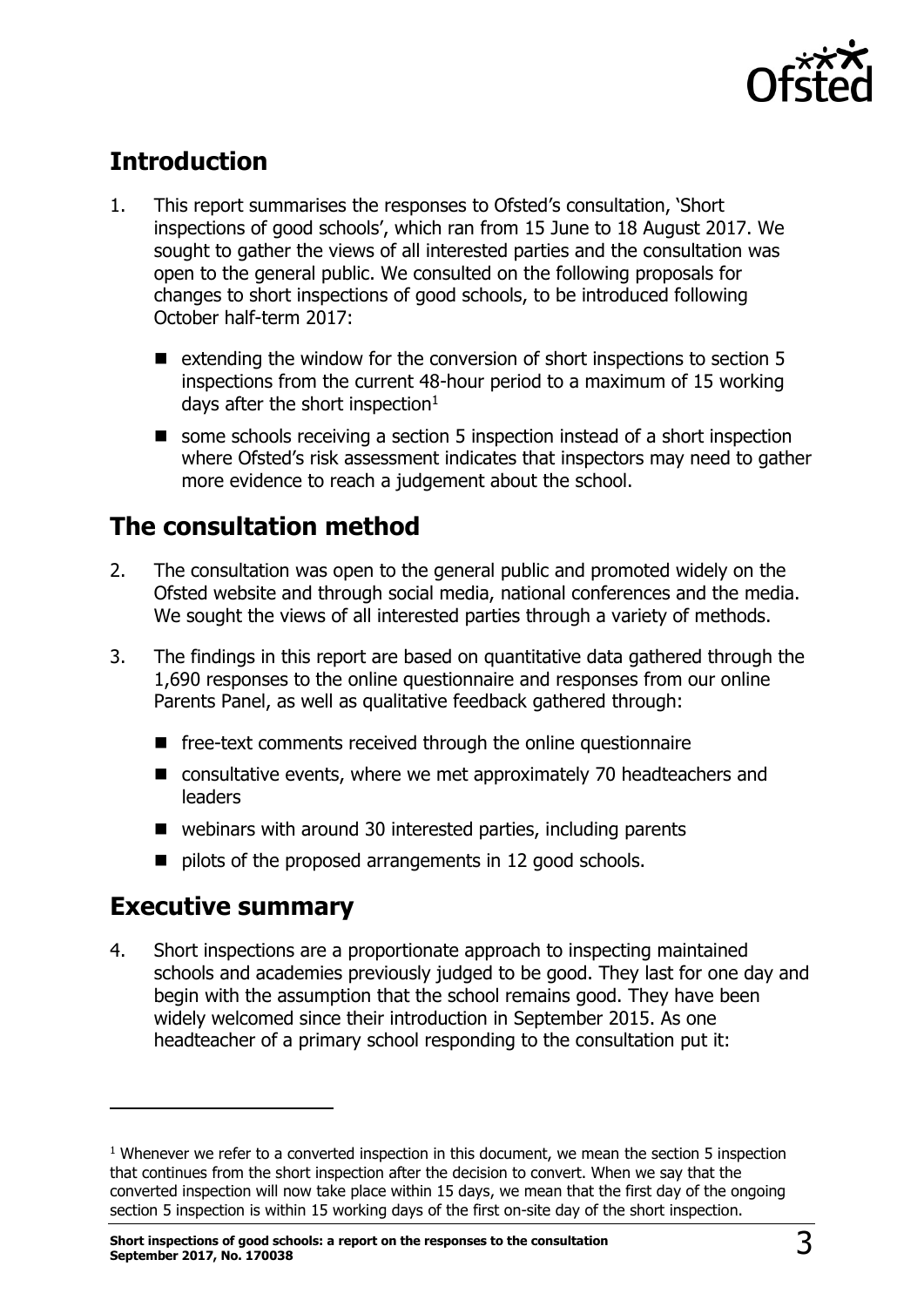

'Of all the inspections I have been involved in over my long teaching career, this most recent has felt like the fairest, most collaborative, least stressful (for the staff and children) one I have undertaken. We were well prepared, were guided appropriately through the process by the HMI leading it and whilst we experienced a good level of challenge, it felt appropriate for our circumstances.'

- 5. Where inspectors need to gather additional information to reach a judgement, however, they convert the short inspection to a section 5 inspection within 48 hours. School leaders and inspectors have told us that the 48-hour conversion period can be challenging.
- 6. The consultation set out to address three significant problems that have emerged from the current approach to conversion:
	- **Inspection schedules often change at the last minute, which can mean** standing down Ofsted Inspectors (OIs) at short notice. OIs are typically busy school leaders and these changes are frustrating and impractical.
	- The decision to convert a short inspection is usually taken mid-afternoon and a team of inspectors then arrives on site early the next day. School leaders tell us that this experience can be overwhelming. It can be a particular burden on large schools, where up to eight inspectors are needed for the full section 5 inspection.
	- In about 20% of cases, before a short inspection takes place it is already clear that a school is facing complex circumstances that warrant a full inspection. Moving straight to a full inspection would be less disruptive for these schools and a more effective use of OIs.

# <span id="page-3-0"></span>**Summary of findings**

- 7. The feedback we have had from the sector particularly headteachers and the public shows that they understand the challenges Ofsted is facing and support Ofsted's desire to improve the way short inspections are converted.
- 8. There is a marked difference, however, in how far respondents are willing to support each of the two main proposals. In short:
	- Three fifths of respondents agreed or strongly agreed that some **good schools should receive a section 5 inspection instead of a short inspection.** The majority of the school leaders and teachers we spoke to as part of our consultation said that they welcomed the clarity of this approach and considered it fair, although they also cautioned that it could give the appearance that Ofsted is treating some good schools unequally. Just under a third of respondents disagreed or disagreed strongly with this proposal.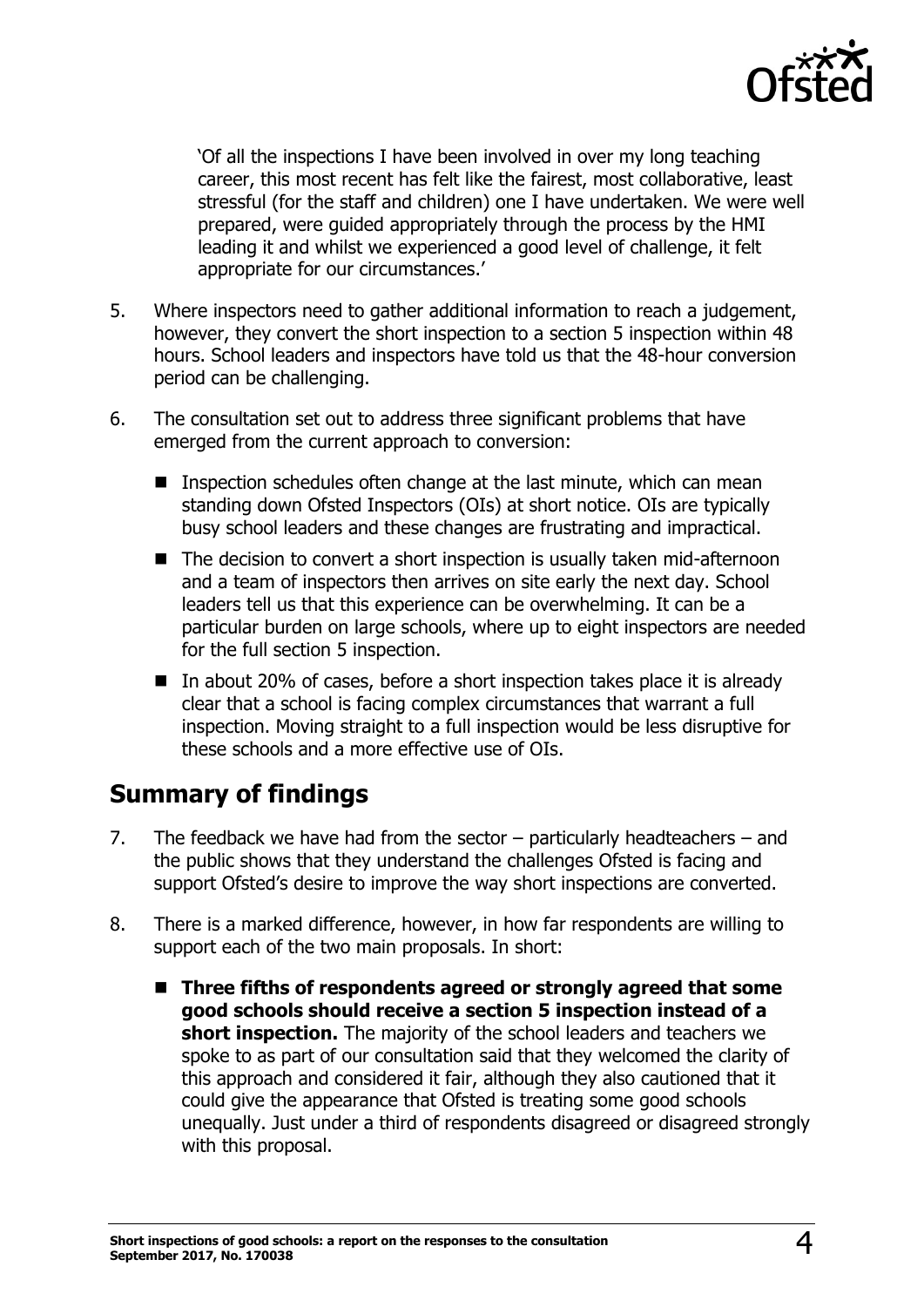

- Just over half of respondents disagreed with extending the **window of conversion to a period of up to 15 days, but some were prepared to accept a shorter period.** Headteachers and teachers were concerned about the uncertainty that the 15-day window would create about when the follow-on inspection would take place and what the outcome of that inspection would be. They were concerned that the length of this waiting period would create a high degree of anxiety for teachers. As a result, respondents preferred a shorter waiting period, particularly if this led to greater certainty about when inspectors would return. A number of respondents suggested a conversion window of five to 10 days. The public response of the Association of School and College Leaders (ASCL) emphasised the importance of a tightly defined window for when inspectors would return. This was echoed by the headteachers who participated in the pilots, who believed that uncertainty and anxiety would be reduced if staff knew more clearly when the follow-on inspection would take place.
- 9. The consultation asked whether there were **additional factors that Ofsted should consider as part of risk assessment** in order to determine whether a good school should receive a short inspection or a section 5 inspection. We received a wide range of suggestions and were pleased to see that each of the factors suggested is already considered as part of Ofsted's existing risk assessment process. Nevertheless, we will keep our risk assessment process under review over the coming months to see how it can be further refined and improved.
- 10. An additional issue was raised by the National Association of Head Teachers (NAHT) and others over the course of the consultation:
	- **Should Ofsted send more inspectors to large secondaries?** Some respondents expressed concern about two inspectors' capacity to gather sufficient evidence over the course of one day to confirm whether the largest schools remain good. In response, we analysed the outcomes of these inspections and sought feedback from senior HMI (SHMI) and HMI who have conducted a considerable number of these inspections. We are fully confident that short inspection judgements of large secondary schools have been secure. Nevertheless, it is also clear that, in the case of very large secondary schools, inspectors are under considerable pressure to ensure that all relevant evidence is collected and properly considered.

# <span id="page-4-0"></span>**The way forward**

11. Ofsted believes that it is important to listen to parents' views and those of the sector. The responses to the consultation have caused us to reflect and reconsider the initial proposals. We will carry out section 5 inspections for some good schools as proposed in the consultation. However, we will, wherever possible, keep the window of conversion at the current 48 hours, but may go up to a maximum of seven working days, where circumstances dictate that to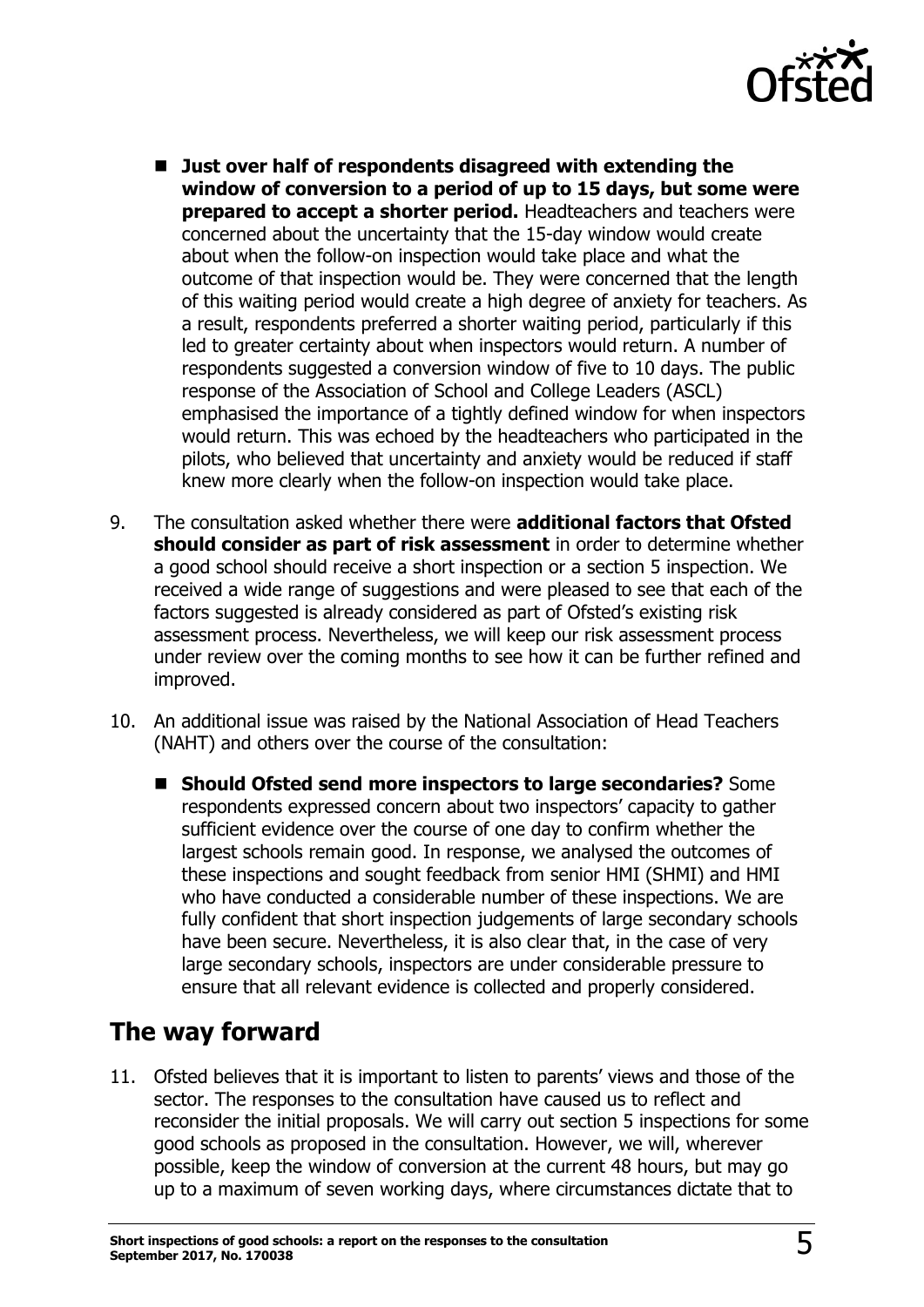

be necessary. Clearly, some inspections will convert in more than the current 48 hours, but the maximum of seven days is significantly less than the proposal of up to 15 days. Finally, we will send slightly larger teams to conduct short inspections of the largest secondary schools.

- 12. Following October half-term 2017, rather than first carrying out section 8 short inspections of all good schools, Ofsted will begin to conduct section 5 inspections for good schools where our risk assessment tells us that a short inspection would be highly likely to convert. This group currently makes up about 20% of all good schools, although it will vary over time. We will take this change forward in line with our proposals in the public consultation.
- 13. Following October half-term 2017, we will continue where possible to convert within 48 hours, but, where necessary, we will extend the conversion window to a maximum of seven working days. We expect that most short inspections that have to convert will do so within the current timescale. If the follow-on inspection cannot begin within 48 hours, it will not take place later than the end of the week following the week in which the short inspection took place.
- 14. Most good schools will continue to remain good without the need for a conversion and the number of conversions will reduce significantly. A school that remains good will receive a letter, as they do now, confirming that the school remains good. The school can continue to expect that its next inspection will be a short inspection in approximately three years' time. Because of the increased proportion of section 5 inspections, we expect the number and proportion of short inspections that will convert to reduce substantially.
- 15. Finally, in response to the issues raised by the NAHT and individual respondents, we will take the following action.
	- **Ofsted will increase the short inspection tariff in large secondaries with more than 1,100 students by one on-site day**. While the judgements currently reached in short inspections of large secondaries are secure, we recognise that inspectors are under considerable pressure to ensure that all relevant evidence is collected and properly considered. We will therefore add one inspector to the on-site tariff of a short inspection of any school with 1,100 or more pupils.

### <span id="page-5-0"></span>**Plans for future consultation**

16. This consultation was launched to address, among other things, the impact of the current approach to conversion on OIs, who are frequently held on contingency and stood down at short notice. This is a frustrating consequence of the current 48-hour conversion period for these busy school leaders. The uncertainty about their timetable makes it harder for them to plan and creates a burden on them and their schools. It is also operationally impractical for Ofsted.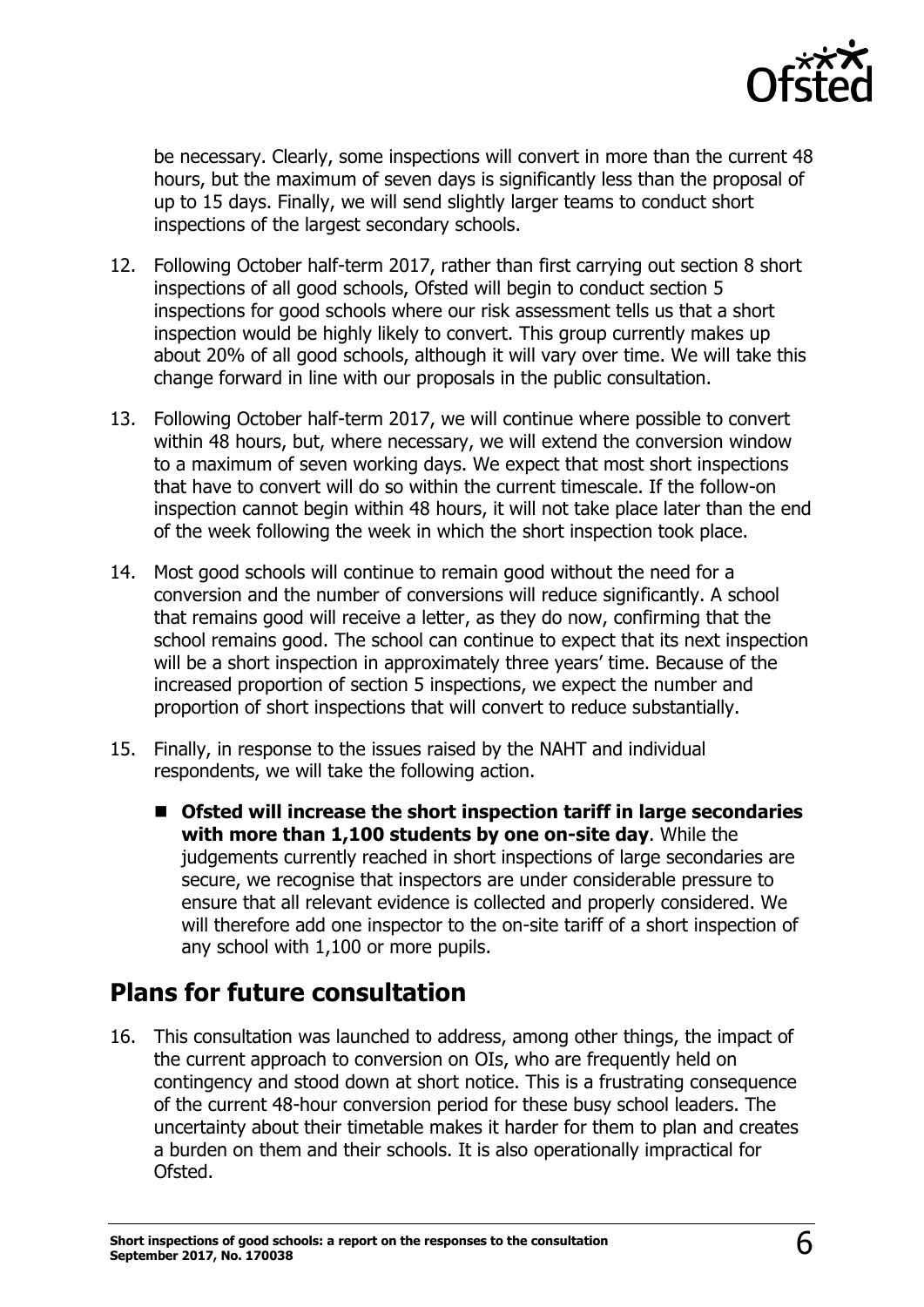

- 17. We have introduced the approach set out in this document because we believe that it strikes the best possible balance between minimising the burden on the sector and being able to deliver the short inspection programme in its current form.
- 18. Nevertheless, the piloting we have undertaken suggests that the conversion window proposed and the reduction in the number of conversions is likely to reduce but not eliminate the challenge for OIs and for Ofsted. Specifically, our piloting of a shorter conversion window showed that some OIs will still have to be held on contingency to accommodate the possibility that inspections may convert.
- 19. We are therefore publishing a fresh consultation alongside this consultation response. While this document sets out the approach Ofsted will take in the autumn term, the revised consultation asks the sector to support new arrangements to be implemented in the spring term 2018.
- 20. **The new consultation** [\(www.gov.uk/government/consultations/short](http://www.gov.uk/government/consultations/short-inspections-of-good-schools-maintained-schools-and-academies)[inspections-of-good-schools-maintained-schools-and-academies\)](http://www.gov.uk/government/consultations/short-inspections-of-good-schools-maintained-schools-and-academies) **proposes that Ofsted will further reduce the number of conversions.** In order to ensure that the right conversions take place, we aim to clarify and sharpen the reasons for conversion as follows.
- 21. It proposes that inspectors will continue to convert short inspections within 48 hours or, in certain circumstances, within seven days where the evidence indicates that a school may be inadequate. Inspectors will convert a short inspection if the evidence they have gathered gives rise to concerns that the school may be providing an inadequate quality of education.
- 22. In addition, inspectors will continue to convert short inspections within 48 hours/seven days, and usually sooner, if there are serious safeguarding or behaviour concerns.
- 23. There is a group of schools, however, where the inspector is confident that an adequate quality of education is being provided, behaviour is good and safeguarding is effective, but they cannot be confident that the school would achieve a grade of good if a section 5 inspection were to be carried out immediately.<sup>2</sup> At present, we convert these short inspections; following conversion, a proportion of these schools remain good, but the majority are judged to require improvement. In line with our new corporate strategy, Ofsted can be more of a force for improvement through the short inspection process.

j

<sup>&</sup>lt;sup>2</sup> In accordance with the requirements of The Education (School Inspection) (England) (Amendment) Regulations 2015; [www.legislation.gov.uk/uksi/2015/170/contents/made.](http://www.legislation.gov.uk/uksi/2015/170/contents/made) In order for the inspection to be a 'relevant inspection' under the regulations, it must be conducted for the purpose of determining that the school remains good or outstanding, and having been so conducted the Chief Inspector is satisfied that the evidence does not suggest that the school would not achieve such a grade if a section 5 inspection were carried out.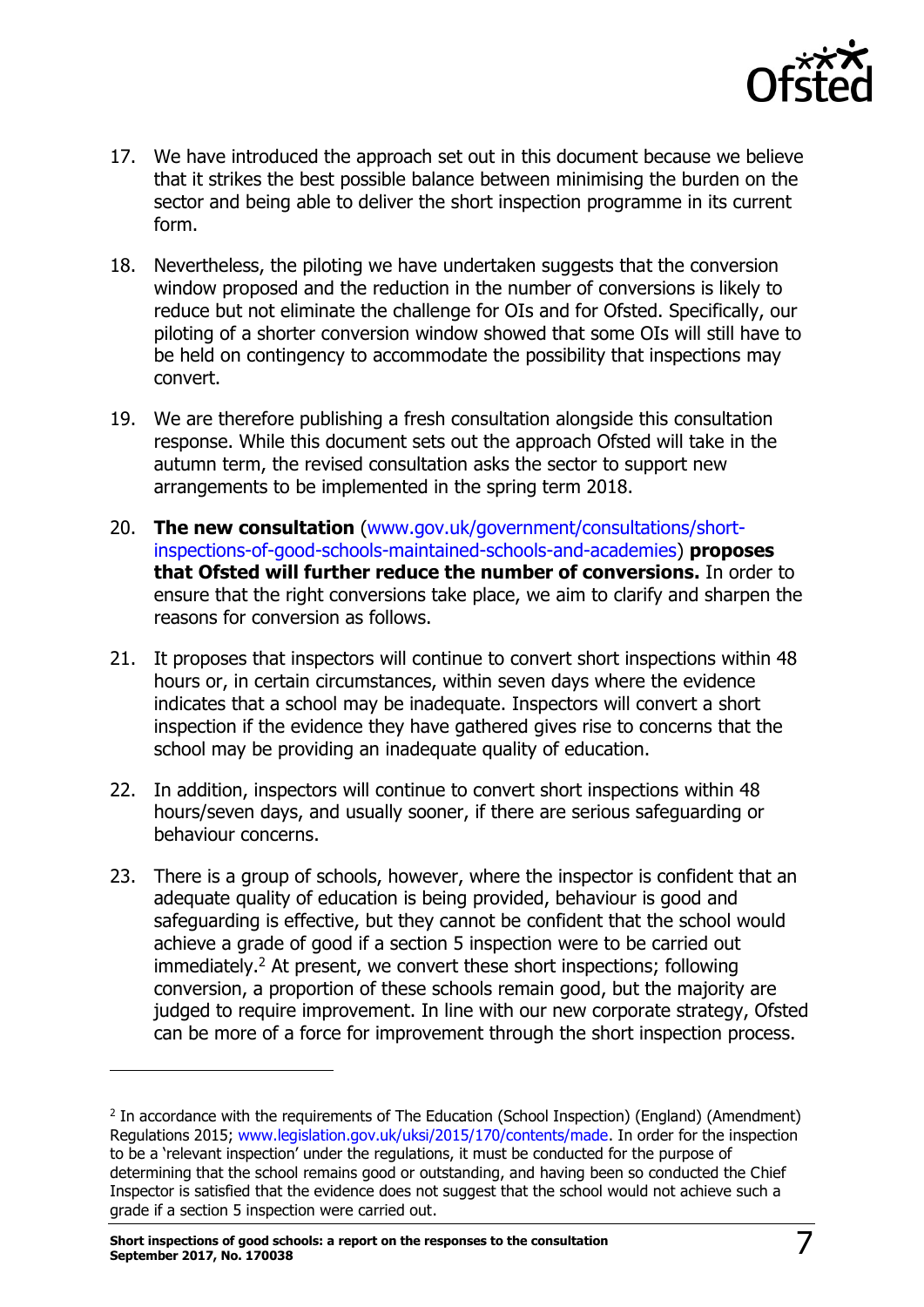

We aim to do this at the conclusion of the short inspection by giving these schools some clear areas in which to improve and some more time to make those improvements before returning to the school to carry out a full section 5 inspection. This approach will also allow schools to seek support from, for example, their multi-academy trust, local authority or appropriate school improvement bodies before their next inspection.

- 24. Ofsted also has a responsibility to parents and pupils to ensure that judgements are fair, accurate and transparent, and to hold schools to account where provision may not be good. As a result, the outcome of a short inspection for any school in this group cannot be to judge that the school remains good. The inspection regulations state that if a short inspection finds that a school is still good then the inspection interval is reset and the next inspection can be a short inspection. In contrast, for this group of schools, the clock will not be reset by the short inspection and so their next inspection will be a section 5.
- 25. **As a result, some good schools will receive a letter saying that their next inspection will be a section 5 inspection**. This would happen where the inspector believes that the evidence suggests that the school might not achieve a grade of good if a section 5 inspection were carried out, but that it nevertheless provides an adequate quality of education, safeguarding is effective and behaviour is not inadequate. The section 5 inspection will take place within the statutory window for inspection; that is, before the end of the five- to six-year period since the school's previous section 5 inspection. The clock will not be reset by the short inspection because the essential test of the 2015 education inspection regulations has not been met. The school's current overall effectiveness judgement will stand until a new full inspection is carried out and the letter schools receive will confirm this.
- 26. A school that may be improving towards outstanding will also receive a letter recommending that its next inspection be a section 5 inspection. This letter will confirm that the school remains good, that specific areas of particularly strong education and practice have been identified, and that the inspector will recommend that the next inspection be a section 5 inspection. The decision on timing will be for the relevant Ofsted regional director to determine. Schools may request an early inspection and these requests will be considered, as now, by the Ofsted region.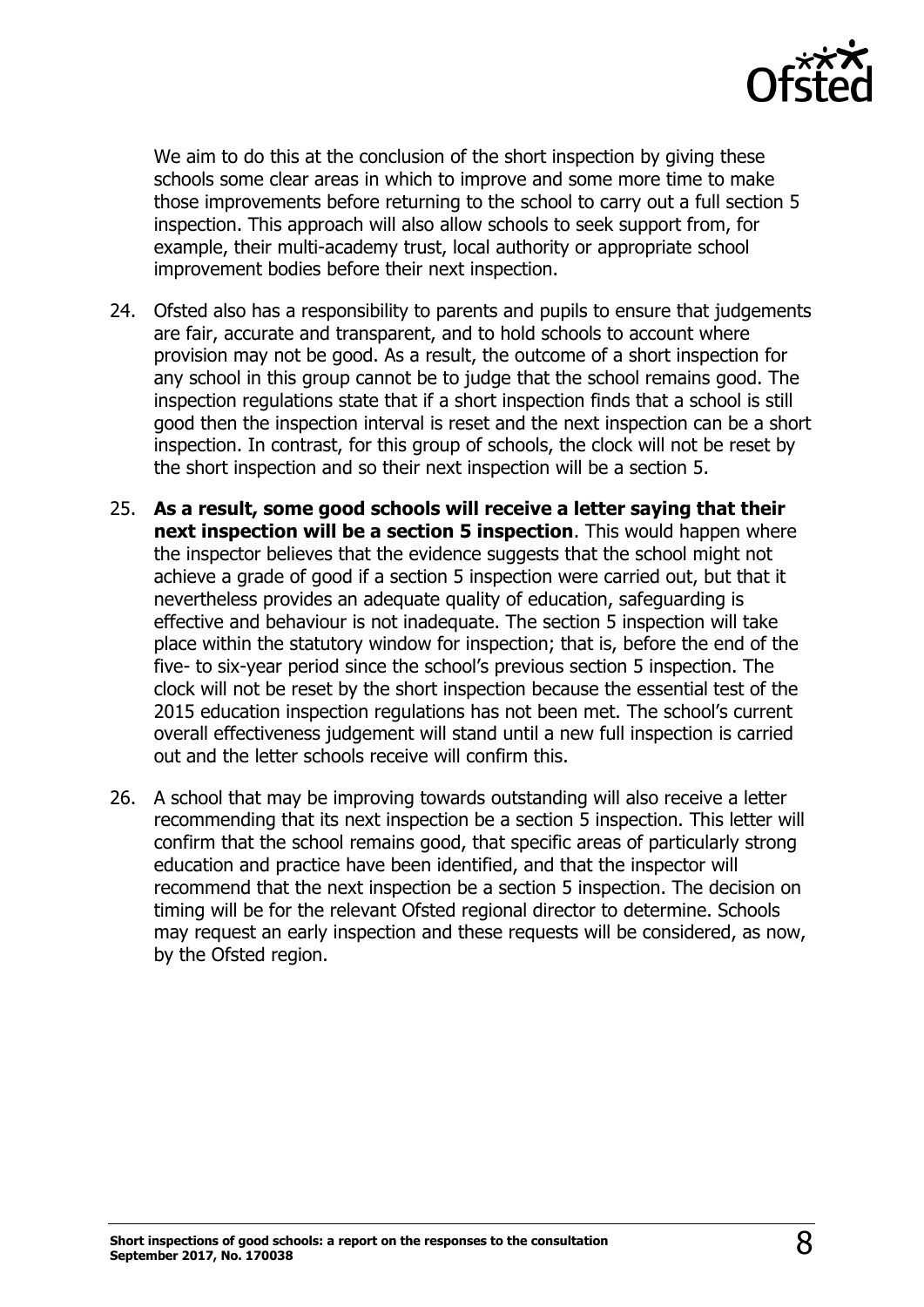

# <span id="page-8-0"></span>**Findings in full**

 $\overline{a}$ 

- 27. This report brings together the feedback we received through a range of engagement activities. For each proposal, we begin by presenting the quantitative data received through the online consultation and the online Parents Panel.<sup>3</sup> We then expand on the qualitative feedback received through the free-text comments to the online questionnaire, our evaluation of the pilot inspections (in relation only to the proposal about extending the 'conversion window') and the other engagement events outlined in paragraph 3).
- 28. In this analysis, reference is made to specific groups of respondents, namely headteachers, teachers, parents/carers and inspectors. This is because these respondent types have each submitted over 100 responses. This is not to say that we have not taken account of submissions from the other groups; we have considered all responses. For example, the themes that have emerged from the free-text comments draw on all responses, irrespective of respondent type. However, it would not be appropriate to draw broad conclusions about, say, what governors thought about our proposals based on fewer than 100 responses.
- 29. Where we provide figures or proportions for the 'other' respondent category, these include all respondent types with fewer than 100 responses and those who selected 'prefer not to say' or left the respondent field blank.
- 30. Nearly two thirds of all respondents were either headteachers and senior leaders or teachers (65%). Just under a fifth of these respondents had experienced a section 8 short inspection that had converted to a section 5 inspection.

<sup>&</sup>lt;sup>3</sup> Members of the Ofsted Parents Panel completed the same questionnaire that was available to the general public through the online consultation. We have aggregated the results of the two questionnaires. Figures relating to parents/carers or references to this group of respondents encompass both Parents Panel respondents and those who responded through the public consultation and identified themselves as parents/carers.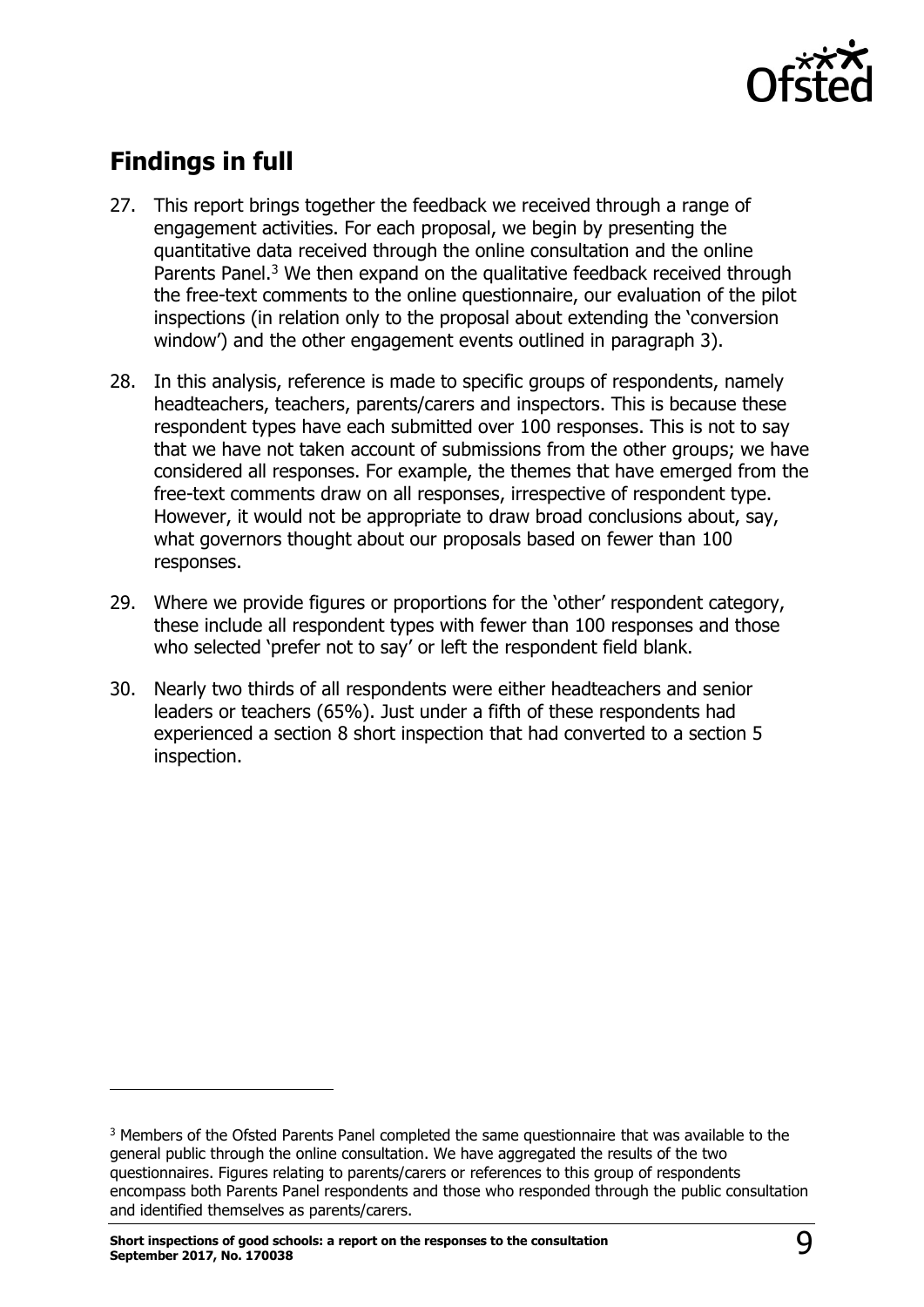



- 31. A majority (54%) of all respondents disagreed overall with this proposal, while 40% agreed or strongly agreed. A majority of headteachers (60%) and teachers (62%) also disagreed overall. By contrast, some 57% of inspectors and just over half of parents/carers (51%) who responded agreed with this proposal.
- 32. Among those who disagreed, the foremost concern was that the proposed change could cause school staff undue levels of stress. They feared that in many cases staff would be undertaking additional work in preparation for the full inspection. Other concerns raised can be summarised as follows:
	- Disparity: the variable conversion period might confer an unfair advantage on those schools that have longer to prepare. This was perceived by some as unfair compared with the standard notice period that most schools receive. This concern was also highlighted through our face-to-face meetings and webinars with representatives of the sector. Attendees argued that the much-improved clarity of our framework and the fairness and consistency that had evolved over time could be compromised by this proposal.
	- Some schools might undertake additional preparations, which might mean that Ofsted would not see them as they really were.
	- The current arrangement works: some respondents were concerned that the proposed change was merely one of convenience for Ofsted and was not in the best interests of schools and pupils.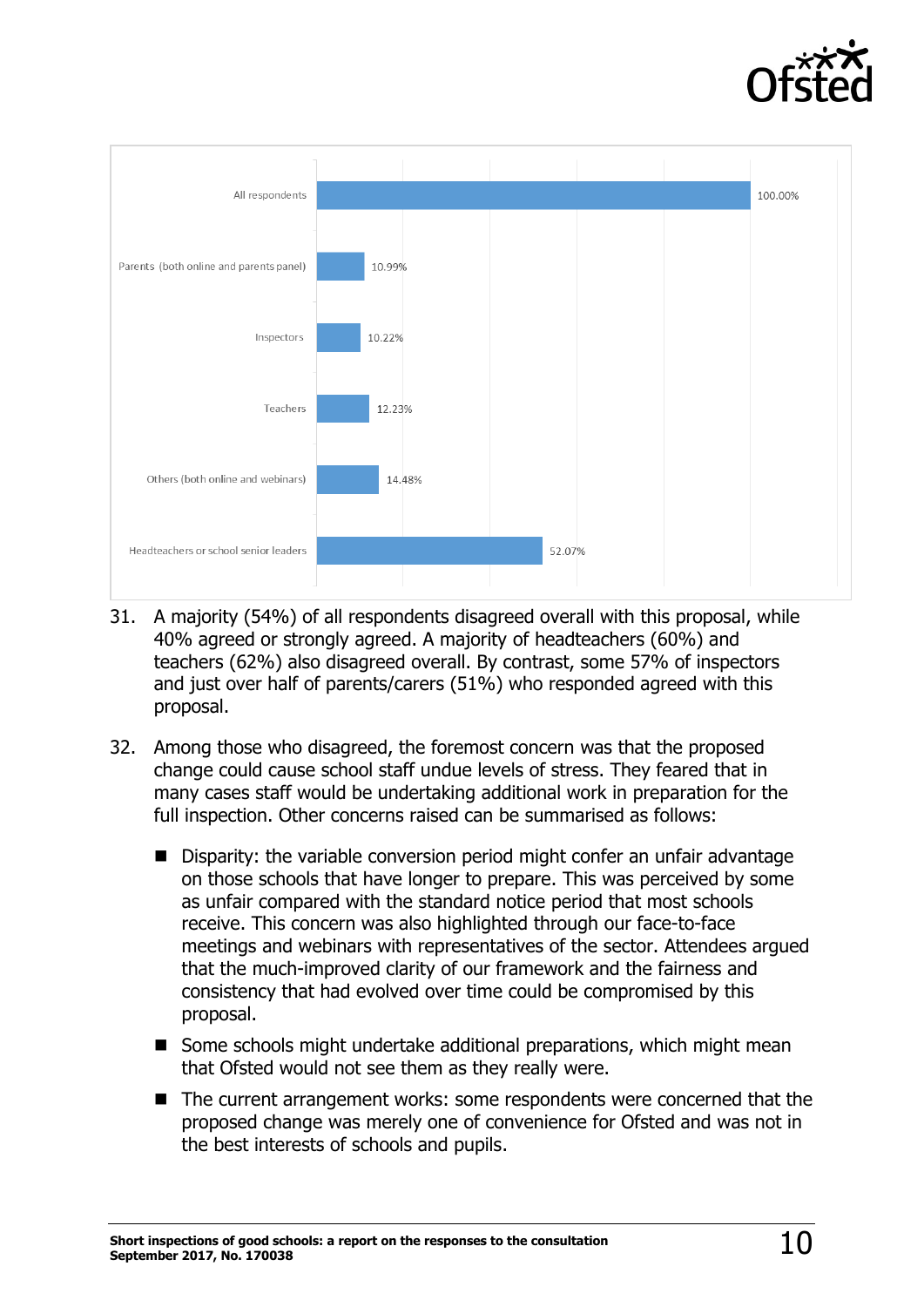

- Up to 15 days was too long: some respondents would be comfortable with up to five days, while others preferred a maximum of 10 (please see also paragraphs 37 and 38 below).
- Uncertainty: some of those who disagreed felt that the proposal could work much better if schools were told exactly when inspectors were coming back. This view was reinforced by our evaluation of the pilot inspections (please see paragraphs 36 and 37 below and the annex to this report).
- Disruption to school life: there was some concern that schools undergoing the longer conversion period would significantly disrupt their planned activities (such as school trips), which could have a detrimental effect on both staff and pupils. This chimed with the findings of our pilot inspections, where there was some disruption to school routines and the personal arrangements of school staff.
- A step backwards: some respondents perceived this as being at odds with the recent direction of travel – shortening inspection notice periods and combating the 'preparation for inspection culture'.



 It would give opportunities to staff to understand the reasons for the conversion better, to reflect and to consider the evidence to present to inspectors.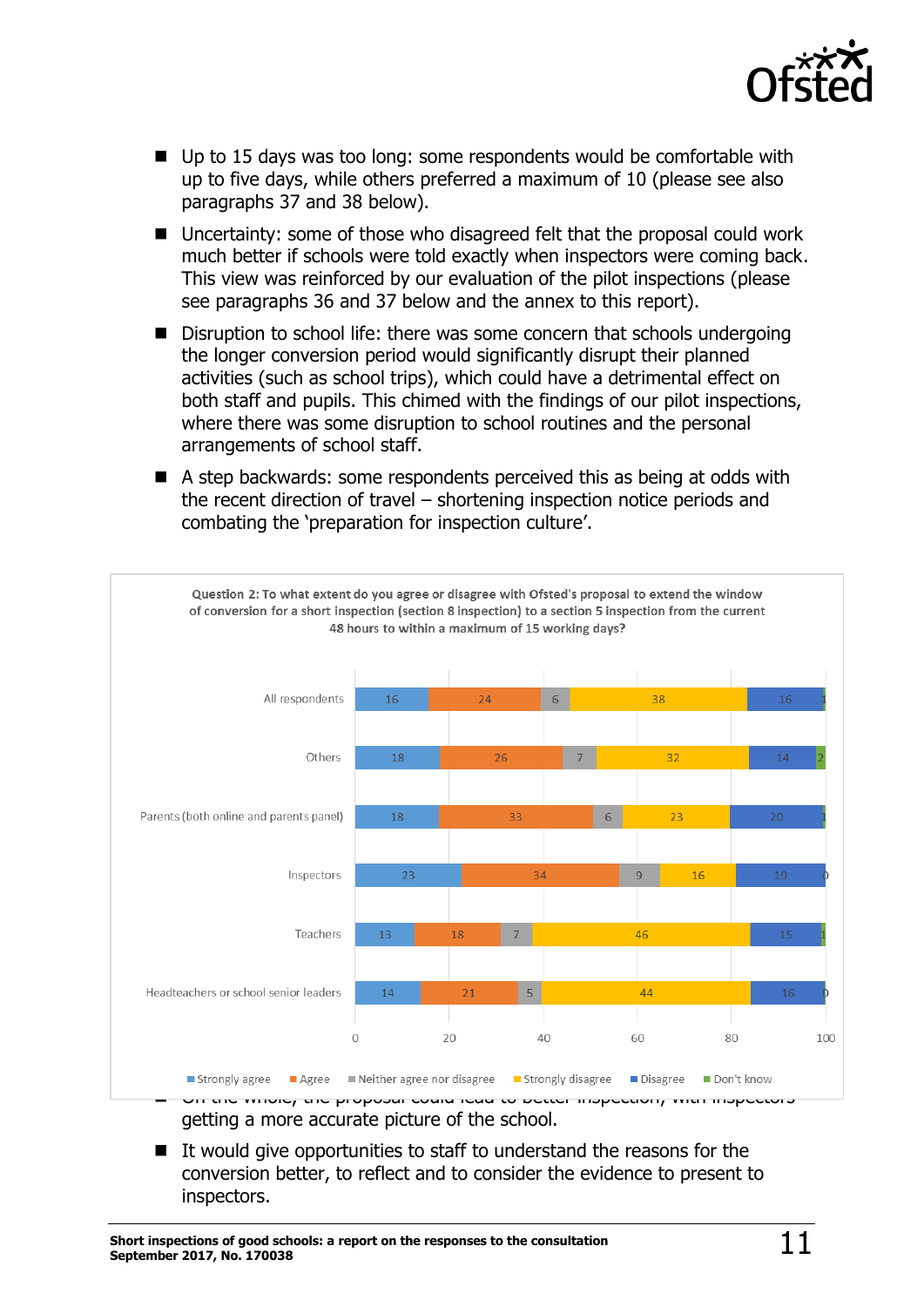

- It would allow for more informed dialogue when inspectors returned.
- It would provide more opportunity for governors to attend meetings and be more fully involved in the inspection.
- It would remove the logistical challenges of the current conversion period.
- 34. During piloting of the extended window between the short and full inspection, a number of aspects worked well. For example, the transition was by and large managed well and school leaders were generally positive about the handover arrangements. Generally, there was an increase in the volume of responses to Parent View for schools whose inspections converted when comparing responses after the short inspection with those after the full inspection.
- 35. However, in almost all cases, additional work had been undertaken by the school in the interval between the short and full inspections. Although headteachers reported that this mostly affected senior staff, many other staff had also undertaken extra work independently. Around one quarter of class teachers or subject and middle leaders reported that they had undertaken substantial additional work. Almost all of the headteachers and inspectors who took part in the pilot evaluation agreed that this additional work had made little or no difference to the final inspection outcomes. Interestingly, many headteachers reported that the additional work had simply helped them to feel more confident and well-prepared; they did not necessarily believe it had had an impact on the outcome of the section 5 inspection.
- 36. Nearly all the headteachers and staff reported feeling increased levels of stress and anxiety. However, the most significant reason given for this stress was not the additional work undertaken but the uncertainty caused by not knowing the timing of the full inspection more precisely. Some participants in our webinar discussions also raised questions about the timing of the full inspection. They asked whether this could be shared with the school at the time of the short inspection to counteract the uncertainty. Similarly, the headteachers participating in the pilot inspections felt that schools should be provided with some indication about when the full inspection would take place (for example, which week rather than the precise date), to remove the uncertainty and minimise any disruption to planned school activities.
- 37. Our headteacher reference groups also highlighted the potential for disparity caused by the proposed 'up to 15 days' window as a key concern. Specifically, they were concerned that the length of time between the short and full inspection would vary between schools. One of the suggestions put forward by the headteacher reference groups was that a minimum timescale should be applied so that the process is more consistent and fair for schools. For this group too, a shorter range, for example five to 10 days, was generally seen as preferable. Again, it was generally the case that those we engaged with felt that current arrangements worked well for them.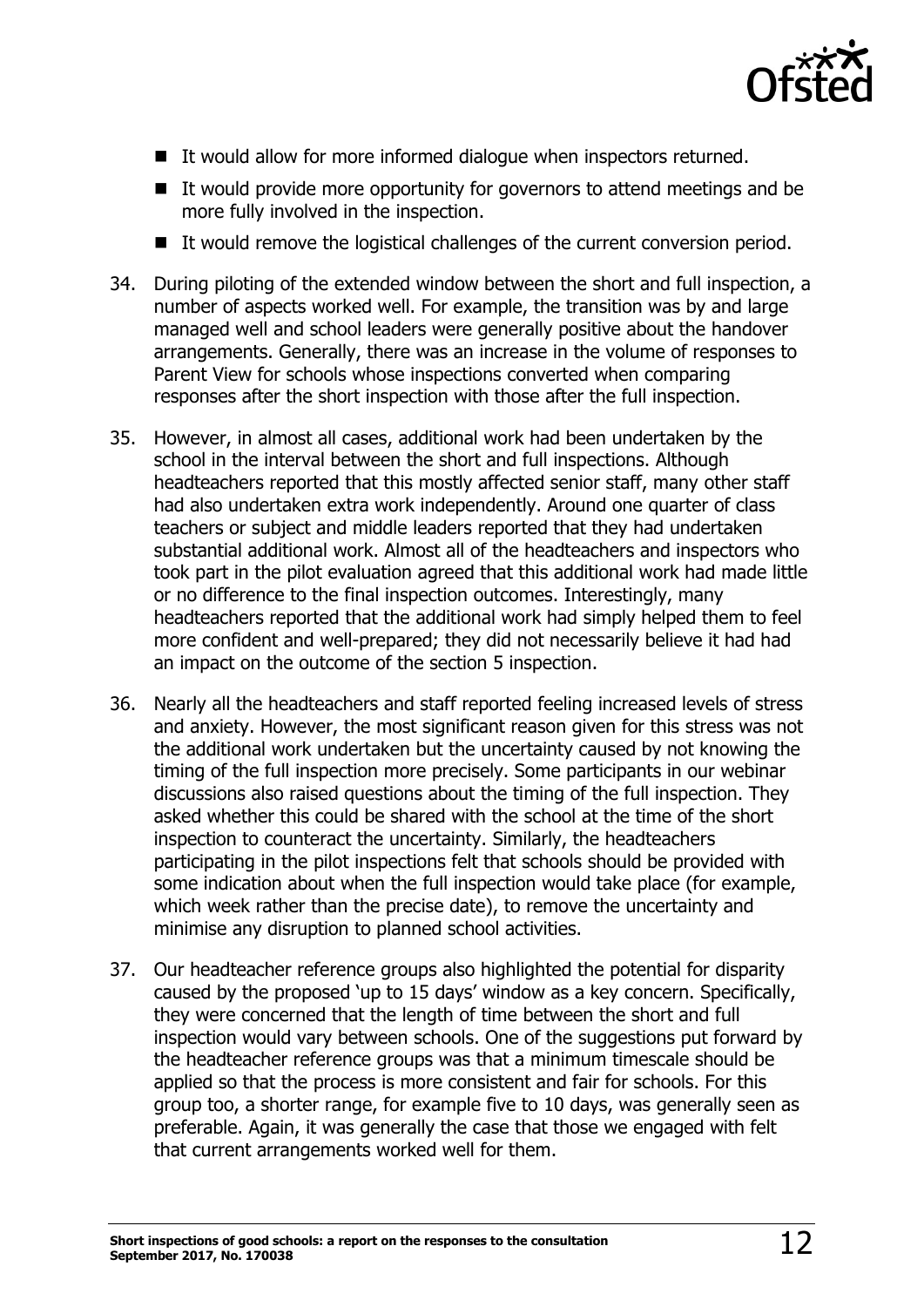

- 38. The concern about the length of the proposed window, 15 days, was expressed in the pilot inspections, in responses to the consultation and in our webinars and consultative events. In particular, it was reflected in the responses to the consultation submitted by ASCL and NAHT. Among those responding online who disagreed overall and provided reasons for their disagreement,<sup>4</sup> around 9% did so not because they objected to an extended window in principle but because they felt the window was too long. A common suggestion from this group was that a window of five to 10 days would be more appropriate.
- 39. A number of respondents who disagreed with this proposal did so because they felt that the change was primarily due to the logistical challenges that Ofsted faces under the current model. This was a key concern highlighted in the separate submissions from the teaching unions and professional associations. Throughout this process, Ofsted has been open about the fact that the current model has presented significant challenges to inspection scheduling and the deployment of our inspector workforce. These logistical challenges are an unintended consequence of our policy to involve as many serving practitioners in inspection as possible. Involving serving practitioners is important in ensuring that our inspections operate with maximum transparency. While we have changed our approach in relation to this recommendation, we remain determined to create an inspection model that is more practical and attractive for serving practitioners. This is why we are consulting again on the revised approach set out in paragraphs 16–26.

#### **Proposal 2: To what extent do you agree or disagree that schools whose short inspections (section 8 inspections) are likely to convert to a section 5 inspection should instead receive a full section 5 inspection from the outset?**

- 40. There was considerable support for this proposal. Some 62% of all respondents agreed or strongly agreed, while only 29% disagreed overall. It met with approval across all respondent types, including: the very large majority of inspectors (90%); more than three quarters of parents and carers (77%); the majority of teachers (58%) and headteachers or senior leaders (53%); and over two thirds of all 'other' respondents (68%).
- 41. Respondents who agreed overall identified many positive features of this approach, including the following:
	- clarity for schools about Ofsted's expectations of them and the process they are to go through
	- less pressure or stress placed on schools leaders and staff

j

<sup>&</sup>lt;sup>4</sup> Not all respondents completed all the questionnaire fields asking for an answer. Some respondents disagreed or strongly disagreed but did not provide reasons for their disagreement.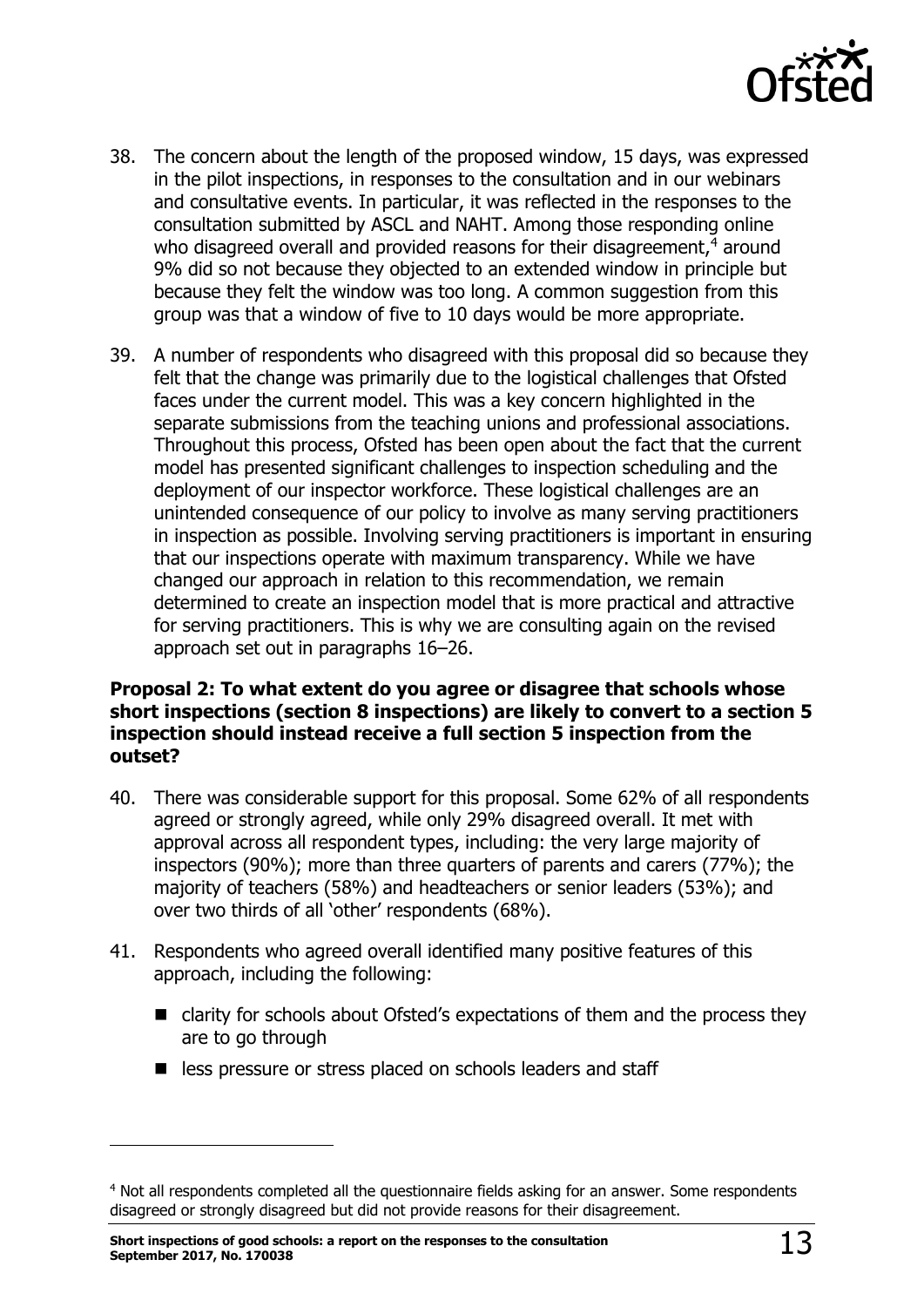

- $\blacksquare$  it would not be a surprise to most schools that would undergo a section 5 from the outset, as many schools in this group evaluated themselves as less than good
- a fairer approach, ensuring that every school received the same amount of pre-inspection notice
- $\blacksquare$  it would reduce the pressure on inspectors to make a decision regarding conversion on day one (as required by the current model)
- $\blacksquare$  it makes sense: schools and inspectors will have appropriate opportunities to gather, present, discuss and consider evidence; a full evaluation would result, providing greater clarity for schools and parents.



even though we are clear that any inspection grade is possible in any section 5 inspection.

- $\blacksquare$  There is a concern that this could reinforce negative perceptions that inspections are over-reliant on data.
- $\blacksquare$  It could put schools about which less data is available at a disadvantage; particular concerns were raised about special schools, middle schools and those with high pupil mobility.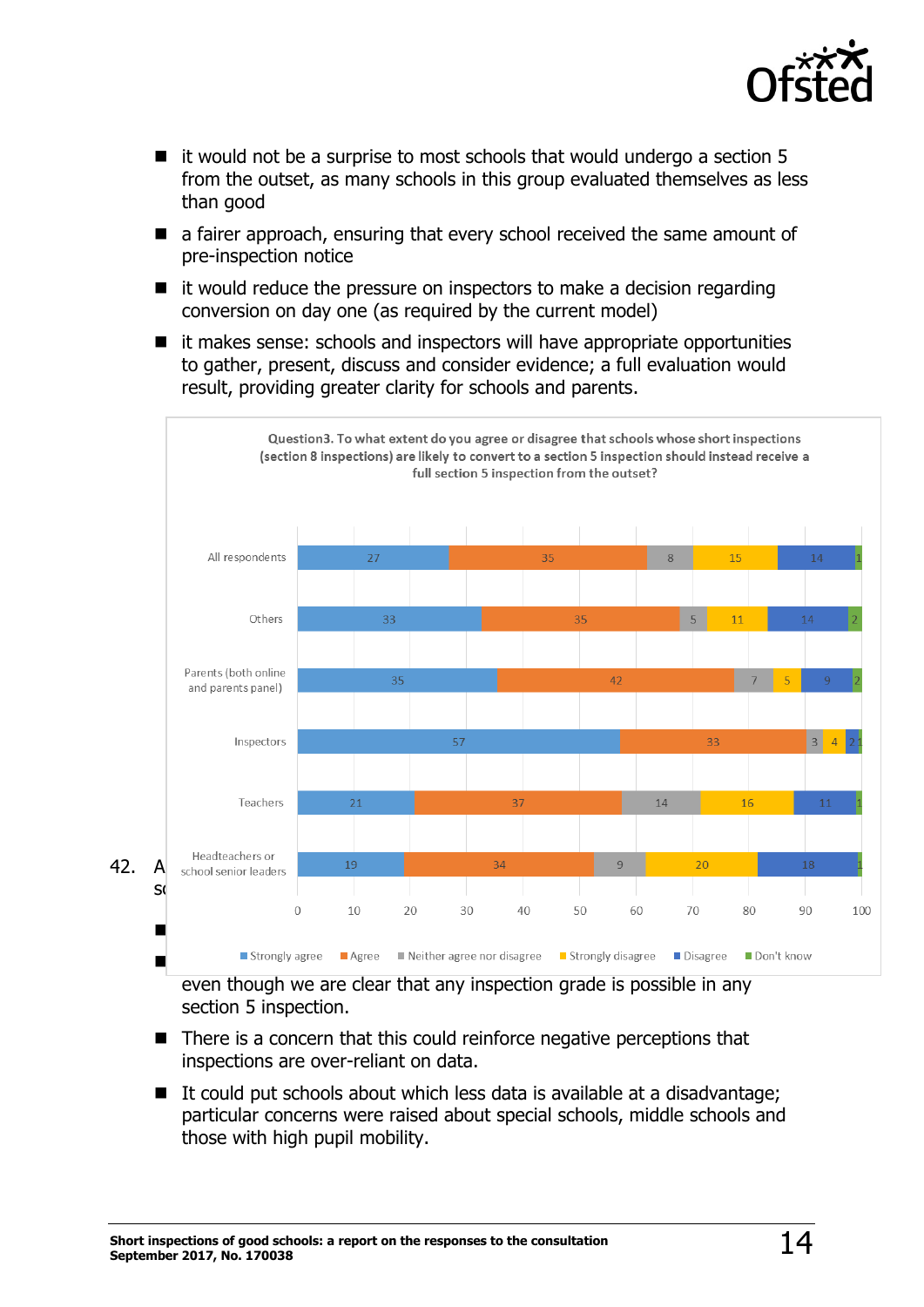

- Some respondents were concerned about the recent changes to progress measures, the uncertainty about their impact, and how this might, in turn, affect risk assessment outcomes.
- $\blacksquare$  Many felt that the current model worked well.
- 43. The feedback we received about this proposal through our wider engagement work, such as reference groups and webinars, was positive overall. There was some concern about Ofsted relying on available data, for example Parent View, where response rates might vary considerably, to decide whether to conduct a full inspection from the outset. Those we spoke to emphasised the importance of the context of each school and the need for Ofsted to take account of this in the risk assessment process.
- 44. Those involved in webinar discussions felt that this proposal would, on the whole, be a positive step. Questions were raised as to whether schools that received a section 5 inspection from the outset would be informed of the reasons for this. Some felt that this had the potential to reduce significantly the number of converted inspections and, therefore, to minimise or even negate the need to change the current 48-hour window. Those involved in these discussions asked us to ensure that, as a matter of course, the reasons for the school's selection for a section 5 rather than a short inspection are made clear to the school by the lead inspector at the start of the inspection. We will do this.
- 45. As we have set out in paragraph 12, we will be taking this change forward. In doing so, we will take account of the concerns raised by those who disagreed. It is important to stress that risk assessment and inspection are two distinct processes. The risk assessment is not a substitute for inspection judgements made on-site in the light of all available first-hand evidence. Inspectors are trained to apply their professional judgement based on evidence gathered at the point of inspection, and they are clear that the full range of judgements is available to them whenever they are conducting a section 5 inspection. While inspectors form initial hypotheses as part of the pre-inspection preparation, as is the case with all inspections, these are explored during inspections and all judgements must be corroborated by the first-hand evidence. Ofsted's rigorous quality assurance processes will be applied to ensure that all judgements are robust and firmly based on the evidence gathered.

#### **What factors do you think Ofsted should take into account when considering whether to conduct a section 5 inspection of a good school from the outset, rather than a short inspection that may then convert?**

46. Alongside our two proposals, we asked about the factors that we should consider as part of the risk assessment. To help respondents, we published a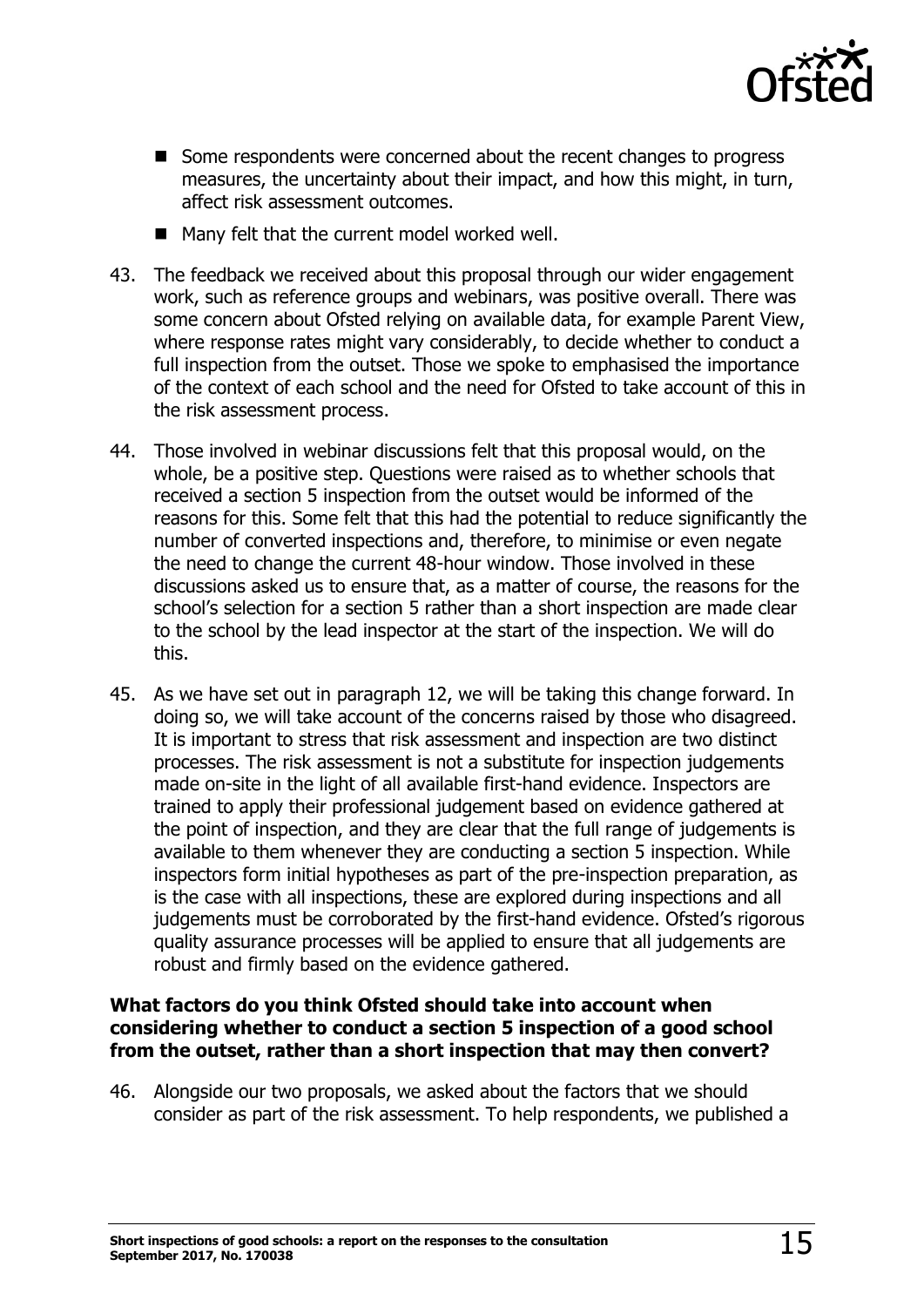

document setting out our risk assessment process and provided a link to it in the consultation document. 5

- 47. Generally, but especially among those who agreed with the proposal to conduct section 5 inspections from the outset, respondents felt that Ofsted should be able to make fairly accurate predictions on the basis of available information. However, many respondents urged that care be taken so that these predictions were not driven solely by attainment data. Many respondents place considerable importance on the school context, such as school type, intake, pupil mobility and whether it operates in an area of deprivation. Factors to be considered, as highlighted by the comments we received, included:
	- attainment data over time (for example three-year trends), with care exercised in relation to small cohorts
	- school context
	- **Progress 8 scores**
	- $\blacksquare$  attendance rates
	- $\blacksquare$  exclusions, including rates of repeat exclusions
	- changes in leadership
	- complaints

-

- safeguarding concerns
- parental concerns/Parent View
- 'open source intelligence', such as local media reports and web trawls.
- 48. It was encouraging to see that Ofsted already considers each of these factors as part of its risk assessment. There was no substantive difference between the feedback on this question and what we already look at as part of the risk assessment process.
- 49. Ofsted's risk assessment is carried out in two parts. In the first part, Ofsted's analysts assess each school based on published data. The second part involves a more in-depth review by HMI or senior HMI of the wider evidence at Ofsted's disposal, including the contextual and 'open source' points in the list above.
- 50. We are aware of the concerns in the sector about the potential impact of recent changes to progress measures. For example, we are mindful that 'outliers' can impact on Progress 8 scores and will consider this when reviewing our risk assessment methodology over the forthcoming months.

<sup>&</sup>lt;sup>5</sup> A note setting out Ofsted's risk assessment process for schools can be found here: 'Methodology note: the risk assessment of good and outstanding further education and skills providers', [www.gov.uk/government/publications/ofsted-standards-for-official-statistics.](http://www.gov.uk/government/publications/ofsted-standards-for-official-statistics)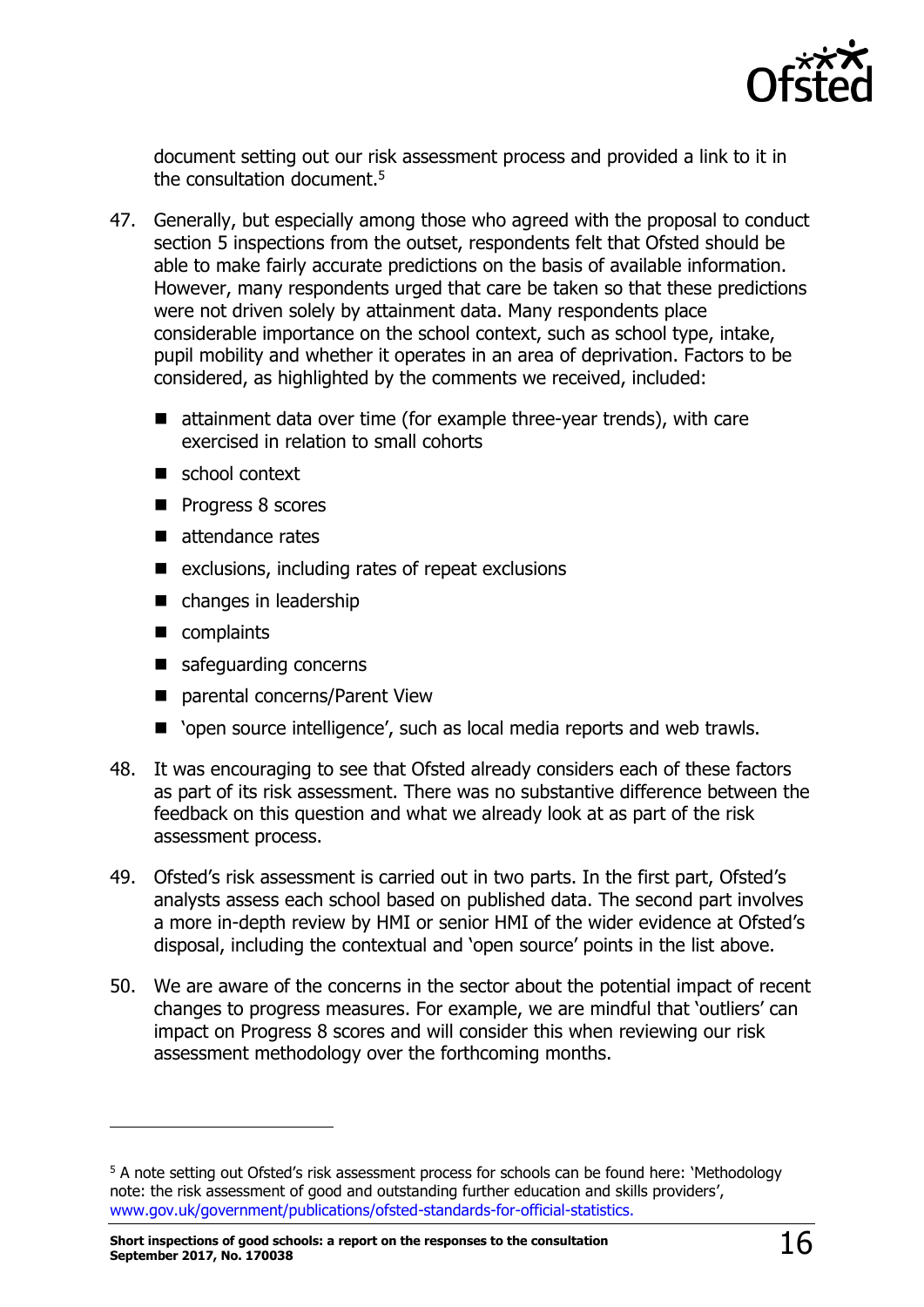

## <span id="page-16-0"></span>**Annex. Pilot inspections: a summary evaluation**

### **Background**

To support the consultation, Ofsted piloted short inspections in two Ofsted regions during May and June 2017. Where necessary, conversion was to be followed by a full inspection within 10 or 15 days, rather than within the existing 48-hour window. Where a conversion occurred, the full inspection was led by a different lead inspector to the inspector who had led the short inspection, requiring a 'handover' of inspection evidence. In each of the short inspections that converted, the lead inspector was instructed to hold a brief meeting with school staff at the end of the short inspection to explain that staff should not undertake additional planning or other tasks solely in preparation for the full inspection to follow.

In a small number of the pilots, inspections were scheduled such that the short inspection and any subsequent (converted) full inspection would take place either side of the Whitsun half-term school holiday. Under the proposals, Ofsted undertook to complete conversions within a period of up to 10 or 15 days after the short inspection (where the inspection converted). However, where conversion might occur due to safeguarding concerns, Ofsted committed to conversion within two working days. While this did not occur, one of the pilot inspections that converted was completed on the day after the short inspection for practical reasons linked to the tariff and small size of the school concerned.

Pilots were conducted in two Ofsted regions: the South East and North West regions. A total of 32 pilot inspections took place. Each was a previously good school scheduled for a section 8 short inspection. Details of these inspections are summarised in Table 1.

| <b>Region</b>        | No of<br>inspections | <b>Dates</b>       | <b>Phase</b>                                                     | <b>Lead</b><br>type                | <b>Outcome</b>                       |
|----------------------|----------------------|--------------------|------------------------------------------------------------------|------------------------------------|--------------------------------------|
| South<br>East        | 12                   | $23 - 25$ May      | Primary: 7<br>Secondary: 4<br>Special: 1                         | HMI: 5<br>OI: 7                    | Converted: 3<br>Did not convert: 9   |
| <b>North</b><br>West | 20                   | $23$ May $-8$ June | Primary: 16<br>Secondary: 2<br>Special/pupil<br>referral unit: 2 | SHMI: 1<br><b>HMI: 16</b><br>OI: 3 | Converted: 10<br>Did not convert: 10 |

#### **Table 1: Summary of 32 short inspection pilots carried out in the North West and South East regions, May/June 2017**

A total of 13 of these short inspections converted and a subsequent full inspection was scheduled. In one case, the conversion took place immediately (see footnote 7), and this inspection was excluded from the pilot sample. In the remaining 12 conversions, the full inspection took place between nine and 15 working days after the short inspection. A total of five pilots were completed that included the Whitsun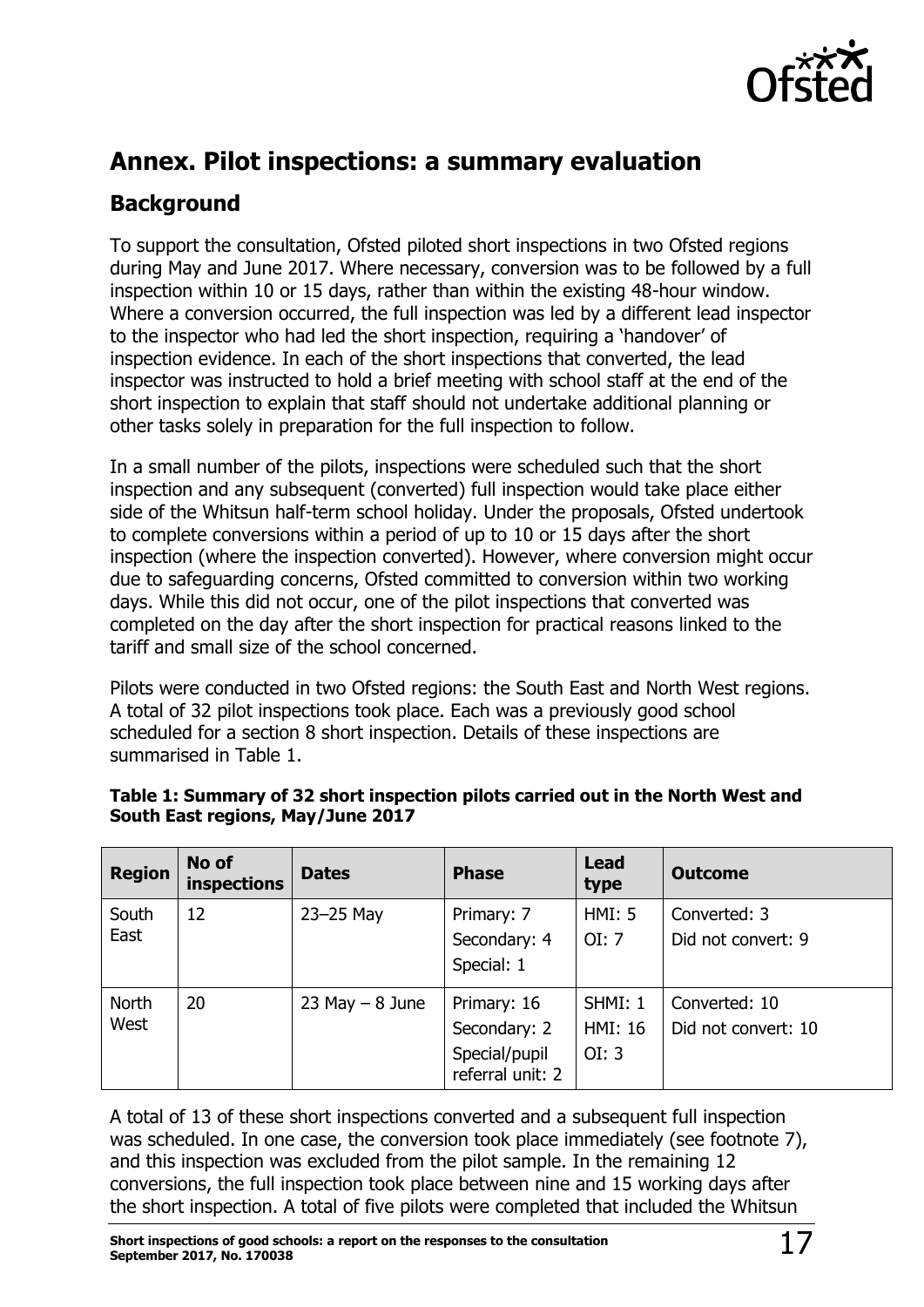

half-term school holiday.<sup>6</sup> Details of the full inspections and their outcomes are shown in Table 2.

| Table 2: Summary of conversion outcomes for 12 pilot inspections carried out in |
|---------------------------------------------------------------------------------|
| the North West and South East regions, June 2017                                |

| <b>Region</b> | No of<br>conversions  | <b>Dates</b>   | <b>Length of</b><br>gap (working<br>$days$ ) <sup>7</sup> | <b>Phase</b>               | <b>Lead</b><br>type    | <b>Full inspection</b><br>outcome                       |
|---------------|-----------------------|----------------|-----------------------------------------------------------|----------------------------|------------------------|---------------------------------------------------------|
| South<br>East | 3                     | $13 - 15$ June | $14-15$ days                                              | Primary: 2<br>Special: 1   | <b>HMI: 1</b><br>OI: 2 | Requires<br>improvement: 2<br>Outstanding: 1            |
| North<br>West | 9<br>(see footnote 3) | $7-28$ June    | $9-14$ days                                               | Primary: 8<br>Secondary: 1 | HMI: 7<br>OI: 2        | Requires<br>improvement: 6<br>Good: 2<br>Outstanding: 1 |

### **Main findings**

The pilot inspections allowed us to test the practicalities of applying an extended conversion window. They provided valuable lessons on how to manage the conversion over a longer period, for example how to ensure the smooth handover between inspectors undertaking the initial short inspection activity and the extended team that will conduct the full section 5 inspection, and the need to keep school leaders fully informed about next steps and the reasons for the conversion decision arising from the evidence.

Below are some of the most important findings which, alongside the consultation feedback, have informed our thinking about the way forward. They have particularly influenced our thinking about the need for a more narrowly defined window that removes much of the uncertainty about when inspectors will return, the potential for overlap with school holidays and wider concerns about disruption to school routines.

The main findings were:

j

■ Almost all school staff, including headteachers, felt that the impact of delayed conversion on staff welfare and well-being greatly outweighed the impact of additional workload. Headteachers and staff nearly all reported feeling increased levels of stress and anxiety. The most significant factor in this was the

<sup>6</sup> For those short inspections that took place on 23, 24 or 25 May and that converted, the subsequent full inspection took place with the Whitsun half-term school holiday in between the two inspections. This was the case in five of the pilot inspections – all three in the South East region and two in the North West region.

<sup>&</sup>lt;sup>7</sup> Indicates the number of complete working days (excluding school holidays) between the conclusion of the short inspection and the start of the full inspection.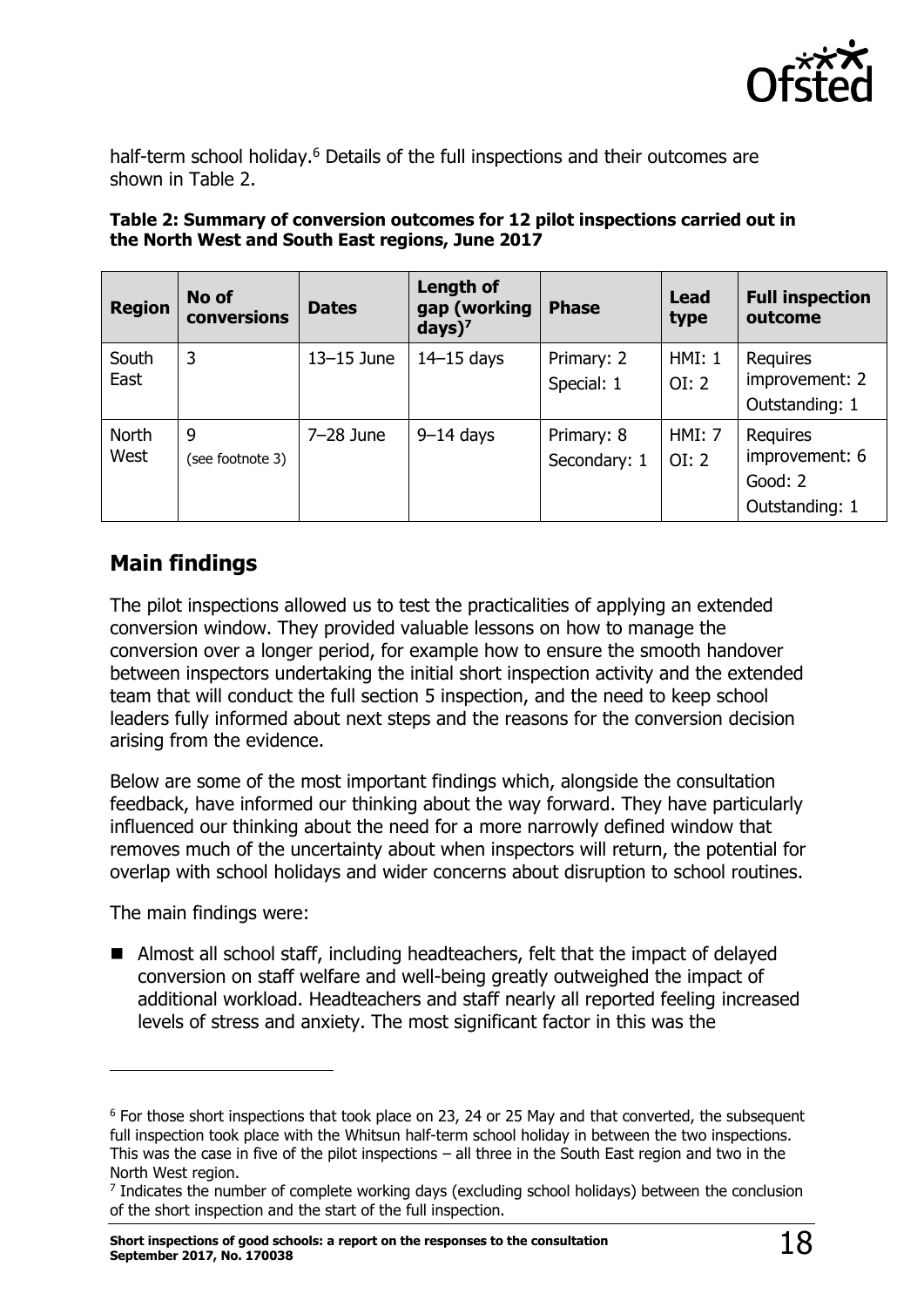

uncertainty caused by not knowing the timing of the full inspection more precisely. Many headteachers and staff said that the 'open-ended' timing of the full inspection was their biggest concern. Headteachers in particular favoured knowing the timing of the full inspection within a given week. The impact of the half-term holiday within the conversion 'gap' was felt to be especially problematic.

- In a small number of responses, headteachers and staff also indicated that uncertainty over the timing of the full inspection had led to disruption to school routines, events and organisation. Responses suggested that disruption to schools could be greatly reduced by identifying one week as the window for the full inspection.
- Around two in five members of staff in the pilot schools said that delayed conversion had led to increased workload. A slightly higher proportion of staff said they independently undertook additional work, despite being told they should not do so. Around one quarter of class teachers or subject/middle leaders said that they had undertaken substantial additional work. Around half of staff said they had attended a meeting with the lead inspector at the end of the inspection to hear about how the inspection would proceed.
- Nevertheless, almost all the headteachers and inspectors surveyed felt that this additional work had made little or no difference to evidence gathered or judgements reached. All quality assurance visitors and all the headteachers from the pilot schools agreed. Many headteachers felt that they had undertaken work which, although having little practical benefit, had helped them to feel more confident and well-prepared.
- Delayed conversions had a positive impact on inspectors' ability to manage their workload and schedules. This was particularly the case for team OIs and for serving practitioners joining converted full inspections. Many OIs in particular felt that the benefits were considerable. Lead inspectors' views were generally positive too. Delayed conversions had a positive impact on inspectors' planning and preparation, particularly for team OIs joining converted full inspections.
- Many inspectors and quality assurance visitors to inspections believed that delayed conversions further enhanced inspection quality and consistency. They felt that the pilot approach had a positive impact on the evidence base and valued being able to explore issues in greater depth. A few short inspection lead inspectors also identified benefits to inspection practice for short inspections. These were mainly to do with greater opportunity for reflection and time to gather more evidence, without the time constraints of 'calling in' conversion decisions to regional support teams.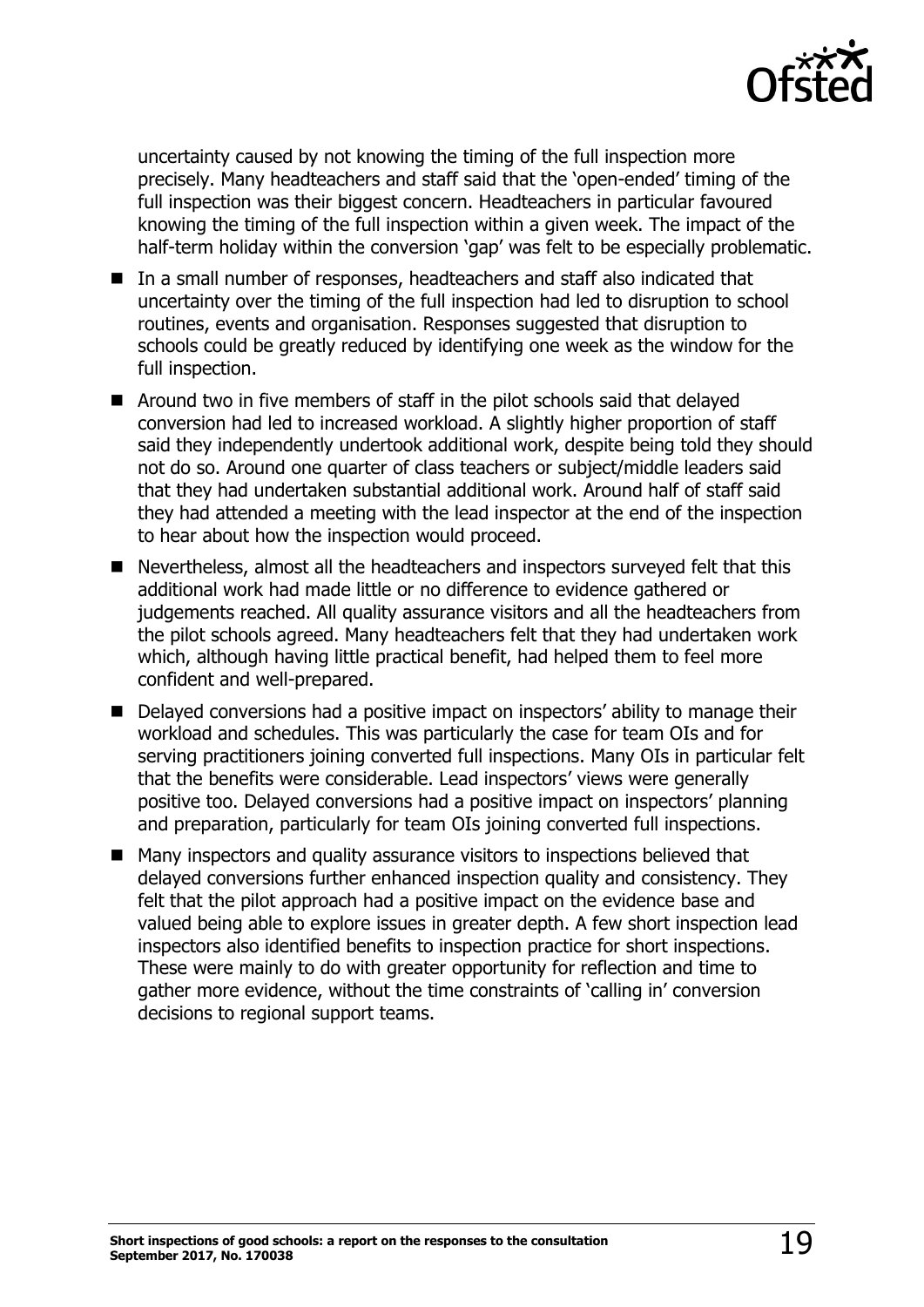

### **Evaluation methodology**

The views of inspectors and school leaders and staff were gathered by means of online surveys and through telephone conversations with headteachers in pilot schools where the inspections converted to full inspections. Details of these surveys are shown in Table 3 below.

| <b>Survey</b>                                                                            | <b>Method (number)</b>                                              | <b>Number and type of</b><br>respondents                    |
|------------------------------------------------------------------------------------------|---------------------------------------------------------------------|-------------------------------------------------------------|
| Views of lead inspectors of<br>pilot short inspections<br>(converting)                   | Online survey (13<br>inspections)                                   | Total: 9<br>8 HMI and 1 OI                                  |
| Views of lead inspectors of<br>pilot short inspections (not<br>converting)               | Online survey (19<br>inspections)                                   | Total: 15<br>7 HMI and 8 OIs                                |
| Views of lead inspectors of<br>pilot full inspections<br>(conversions)                   | Online survey (12<br>inspections)                                   | Total: 10<br>7 HMI and 3 OIs (two serving<br>practitioners) |
| Views of team inspectors of<br>pilot full inspections<br>(conversions)                   | Online survey (12<br>inspections)                                   | Total: 10<br>All OIs (five serving<br>practitioners)        |
| Views of quality assurance<br>(QA) visitors to pilot full<br>inspections (conversions)   | Online survey (12<br>inspections)                                   | Total: 6<br>All HMI or SHMI                                 |
| Views of headteachers of pilot<br>schools inspected in full<br>inspections (conversions) | Telephone discussion (12<br>inspections)                            | Total: 12<br>All headteachers                               |
| Views of school staff in full<br>inspections (conversions)                               | Online survey (distributed<br>via headteachers of pilot<br>schools) | Total: 67<br>Including 46 class<br>teachers/middle leaders  |

#### **Table 3: surveys conducted to inform the pilot inspections evaluation**